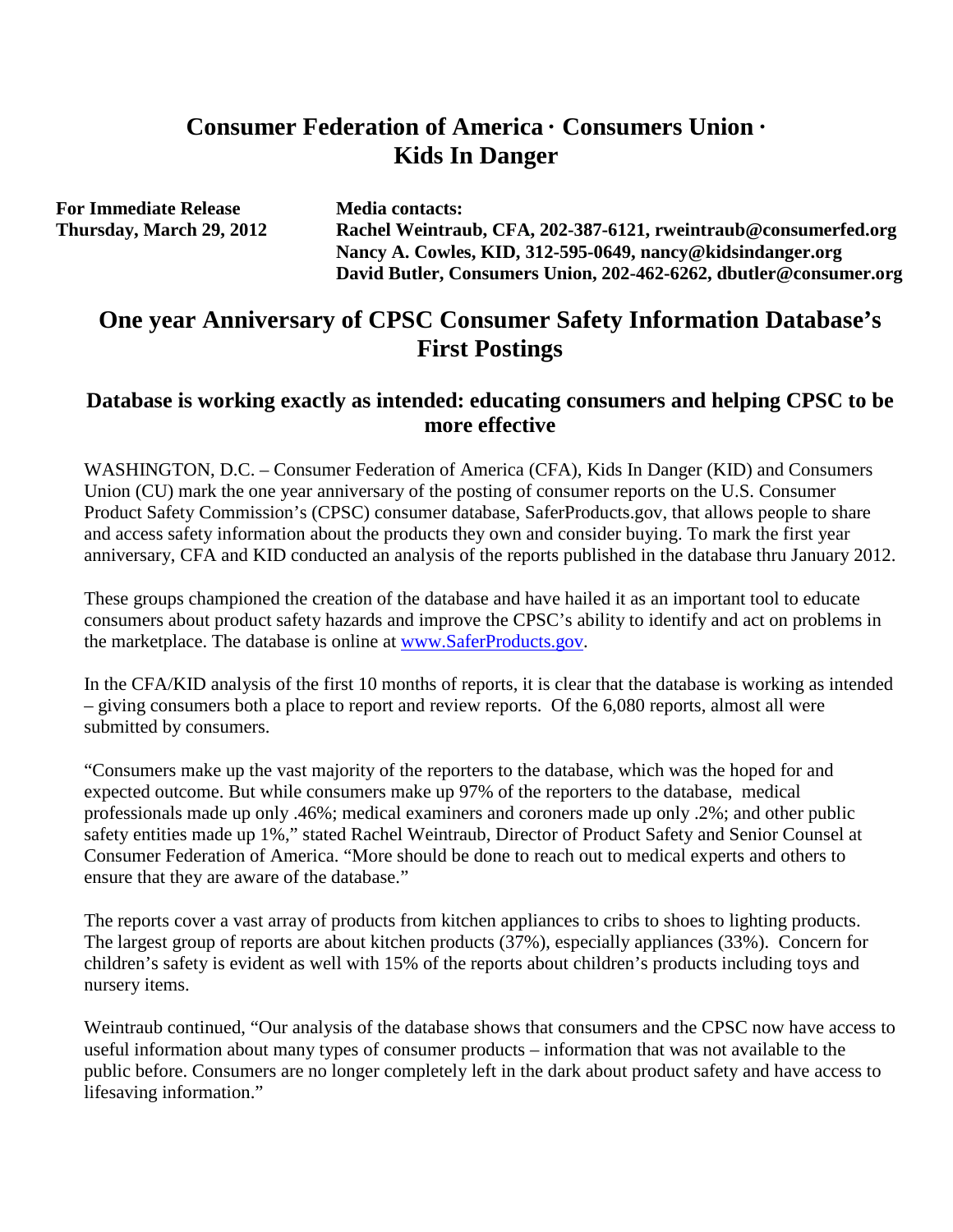"CFA and KID's analysis illustrates that the information provided to the database is overwhelmingly specific," said Nancy Cowles, executive director of Kids In Danger, a nonprofit dedicated to protecting children from unsafe products. "Eighty-four percent of all reports included a serial number or model name or number."

Concerns had been raised previously about the lack of information in the reports, but the additional information in most reports makes it possible to accurately identify the product involved. Manufacturers exercised their right to post additional comments on 53% of reports. In addition, most reports (70%) involved products purchased in the last five years, not older products.

Cowles stated, "Parents and caregivers are using this tool to let others know about potential hazards and to review the products they use or plan to use with their children. In our annual research on children's product recalls, we have seen reports on recalled products showing up on SaferProducts.gov both before and after recall."

While incidents affecting consumers of all ages were reported, those involving people aged 41-50 were most frequent, making up 17.9% of reports.

Ami Gadhia, Senior Product Safety Counsel for Consumers Union, said, "The CPSC database is an extraordinarily valuable resource for consumers. Consumer Reports has found important information in the database about everything from appliance fires to strollers to shattered bakeware. Last year, 82 percent of consumers told us in a national survey that they were interested in a product database like this to report and search for problems. Clearly, this database makes a real difference in helping consumers protect themselves and their families."

"In its first year, SaferProducts.gov has proven that it is a useful tool, concluded Weintraub. "Now, CPSC can continue their efforts to increase users and streamline the process to make it an even more effective for manufacturers, consumers, researchers and CPSC itself."

The database is required under the Consumer Product Safety Improvement Act (CPSIA) approved by Congress and signed by President Bush in 2008. The database went live on March 11, 2011 and posted the first reports on April 2, 2011. The database has been under attack by some lawmakers who have pushed to defund it and by a lawsuit filed by an anonymous company.

While the CPSC has historically collected consumer complaints, most were hidden from the public unless a recall was announced and then the incidents were usually only announced in the aggregate. Provisions in the Consumer Product Safety Act limited CPSC's ability to alert consumers without the company's approval. While reports of harm or potential harm from manufacturers or retailers about unsafe products are still kept in the dark, SaferProducts.gov has already shed light on the safety of products in the marketplace by publishing consumer experiences.

Consumer Federation of America [\(www.consumerfed.org\)](http://www.consumerfed.org/); Consumers Union [\(www.consumersunion.org\)](http://www.consumersunion.org/); Kids In Danger [\(www.kidsindanger.org\)](http://www.kidsindanger.org/)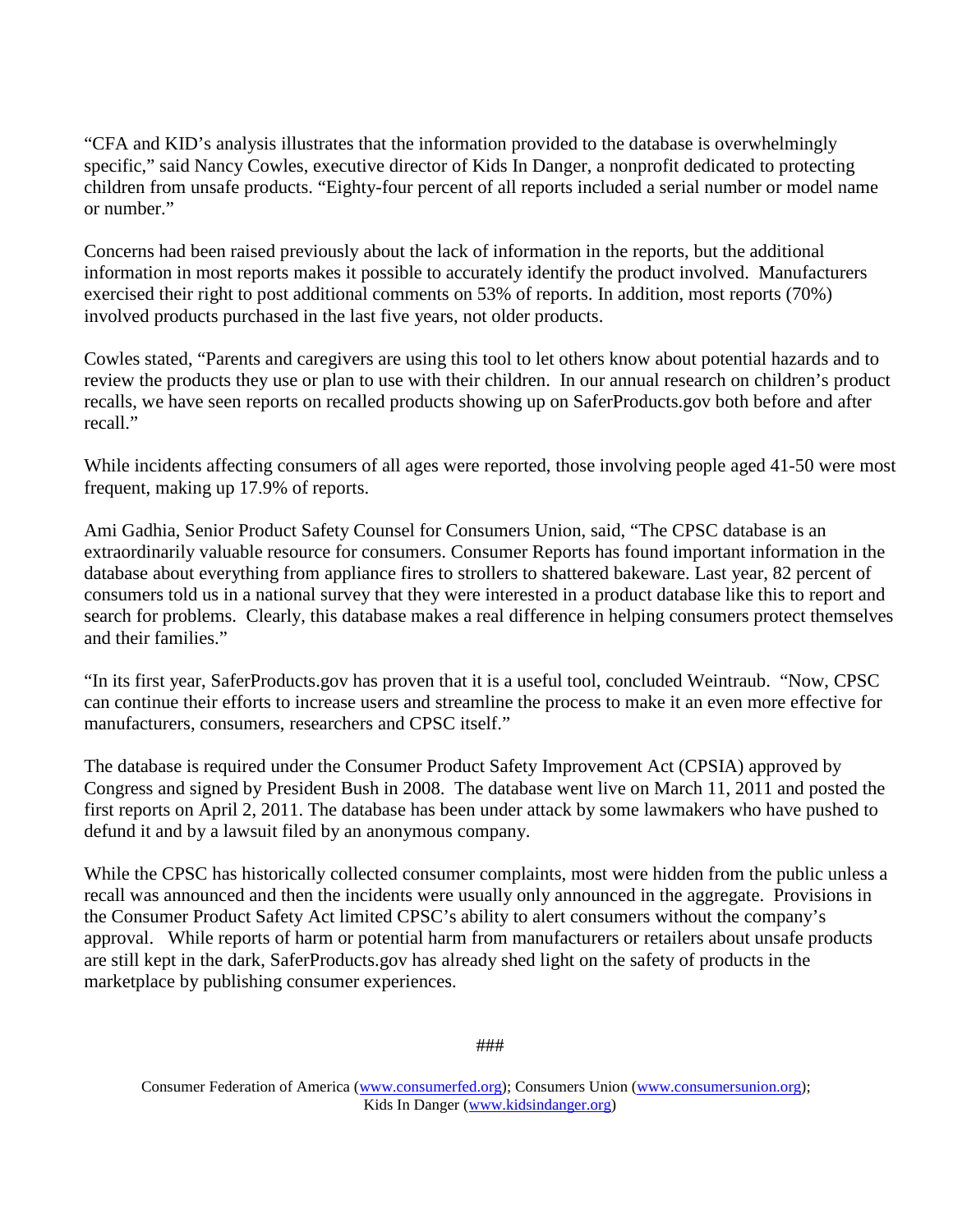## **Report Highlights**

CFA and KID conducted an analysis of the reports published in the database thru January 2012.

- There were 6080 reports included in the data base.
- Almost all reports, 97%, were submitted by consumers.
	- o Medical professionals made up only .46%; medical examiners and coroners made up only .2%; and other public safety entities made up 1%.
- The reports cover a vast array of products from kitchen appliances to cribs to shoes to lighting products.
	- o The largest group of reports are about kitchen products (37%), especially appliances (33%).
	- o Concern for children's safety is evident as well with 15% of the reports about children's products including toys and nursery items.
- The information provided to the database is overwhelmingly specific with 84% of all reports including a serial number or model name or number.
- Manufacturers exercised their right to post additional comments on 53% of reports.
- Most reports (70%) involved newer products, products purchased in the last five years, not older products.
- People aged 41-50 were the most frequent age of the victim described in the report making up 17.9% of reports.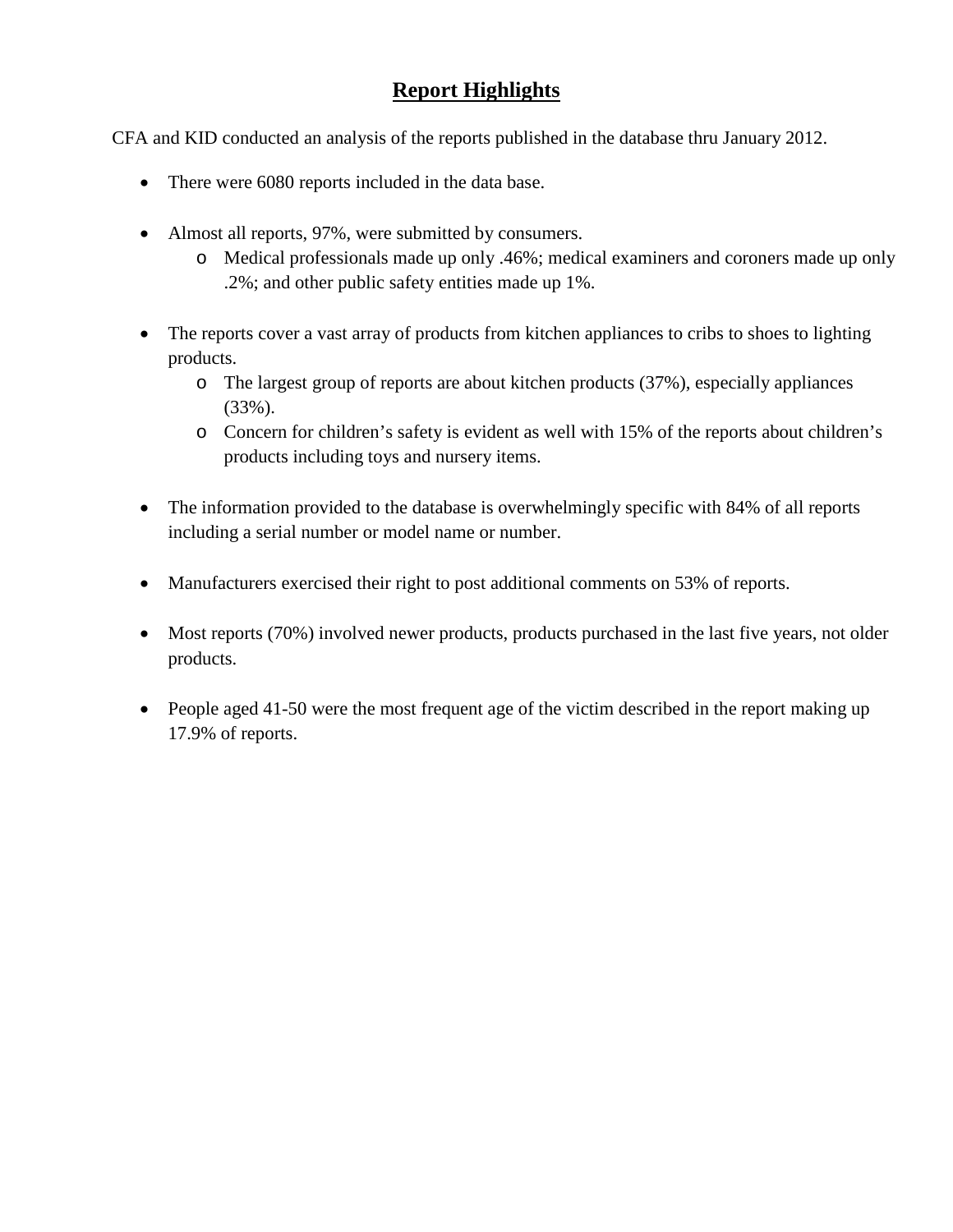### **SaferProducts.gov Research**

For this research,  $KID$  and  $CFA<sup>1</sup>$  $CFA<sup>1</sup>$  $CFA<sup>1</sup>$  downloaded 10 months of reports from the database: from April 2, 2011 through January 31, 2012. Data was cleaned for spelling and entry errors.

### **Total Number of Reports**: 6,080

### **Responses from Companies:** 3,209

### **Provided Serial Number or Model Name/Number**: 5089 (83.70%)

#### **Submitter Breakdown:**

- Consumer: 5895 (96.96%)
- Public Safety Entity: 62 (1.02%)
- Local Government Agency:  $40 (0.66%)$
- Health Care Professional: 28 (0.46%)
- State Government Agency: 21 (0.35%)
- Child Service Provider: 18 (0.30%)
- Medical Examiner and Coroner: 12 (0.20%)
- Federal Government Agency: 2 (0.03%)
- Other: 2 (0.03%)



<span id="page-3-0"></span><sup>&</sup>lt;sup>1</sup> Special thanks to Sean Naron, Administrative and Advocacy Associate at Consumer Federation, for his analytical work on this project.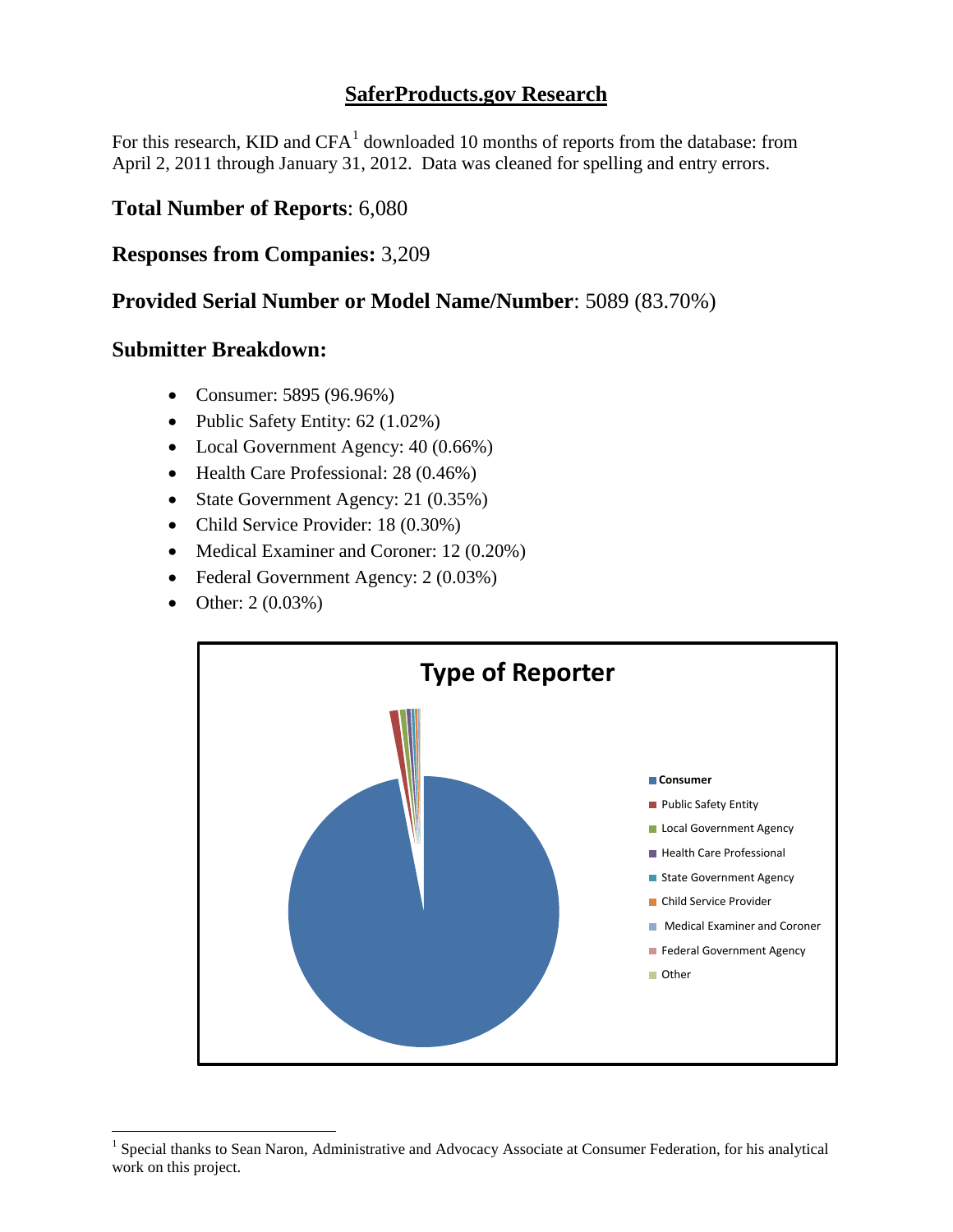## **Product Category Breakdown:**

- Kitchen: 2222 (36.56%)
- Home Maintenance & Structures: 824 (13.56%)
- Furniture, Furnishings, & Decor: 526 (8.65%)
- Baby: 505 (8.31%)
- Toys and Children: 393 (6.47%)
- Yard and Garden: 378 (6.22%)
- Clothing and Accessories: 338 (5.56%)
- Electronics: 320 (5.26%)
- Sports and Recreation: 274 (4.51%)
- Personal Care: 94 (1.55%)
- Fuel, Lighters, & Fireworks: 70 (1.15%)
- Hobby: 45 (0.74%)
- Containers and Packaging: 41 (0.67%)
- Drywall: 40 (0.66%)
- Products at Public Facilities: 8 (0.13%)

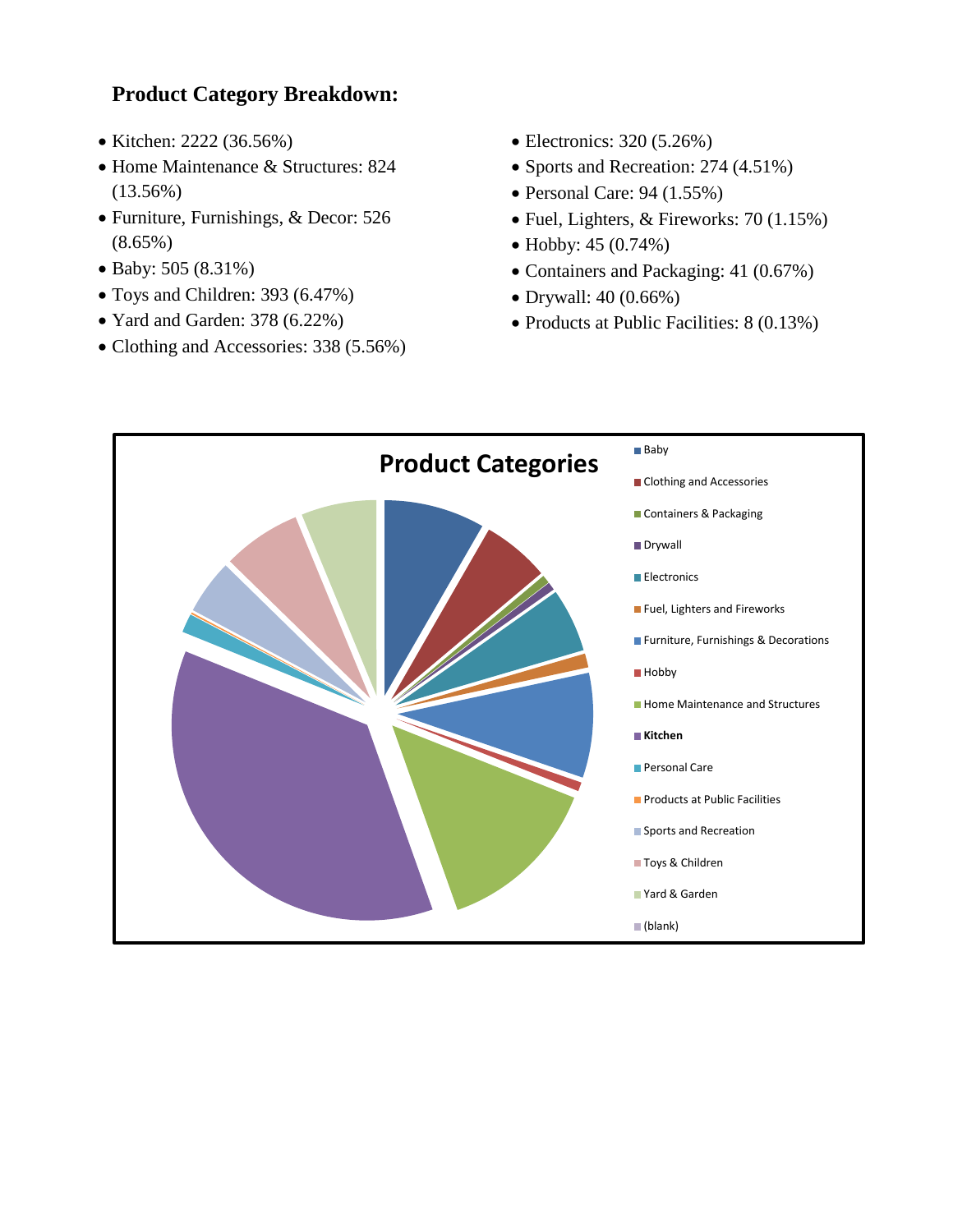# **Top 15 Most Common Subcategories:**

- Appliances: 1994 (32.81% of all subcategories)
- Nursery Equipment & Supplies: 505 (8.31%)
- Shoes & other Footwear: 275 (4.52%)
- Toys: 271 (4.46%)
- Indoor Lighting: 210 (3.46%)
- Heating, Ventilation & Air Cond: 205 (3.37%)
- Cookware & Tableware: 183 (3.01%)
- Laundry, Fabric Care & Sewing: 149 (2.45%)
- Grills & Accessories: 128 (2.11%)
- Bedroom, Bedding & Bath: 125 (2.06%)
- Furniture: 122 (2.01%)
- Computers, Monitors, Projectors: 115 (1.89%)
- Gardening & Landscaping: 113 (1.86%)
- Electrical Systems: 102 (1.68%)
- Other: 100 (1.65%)

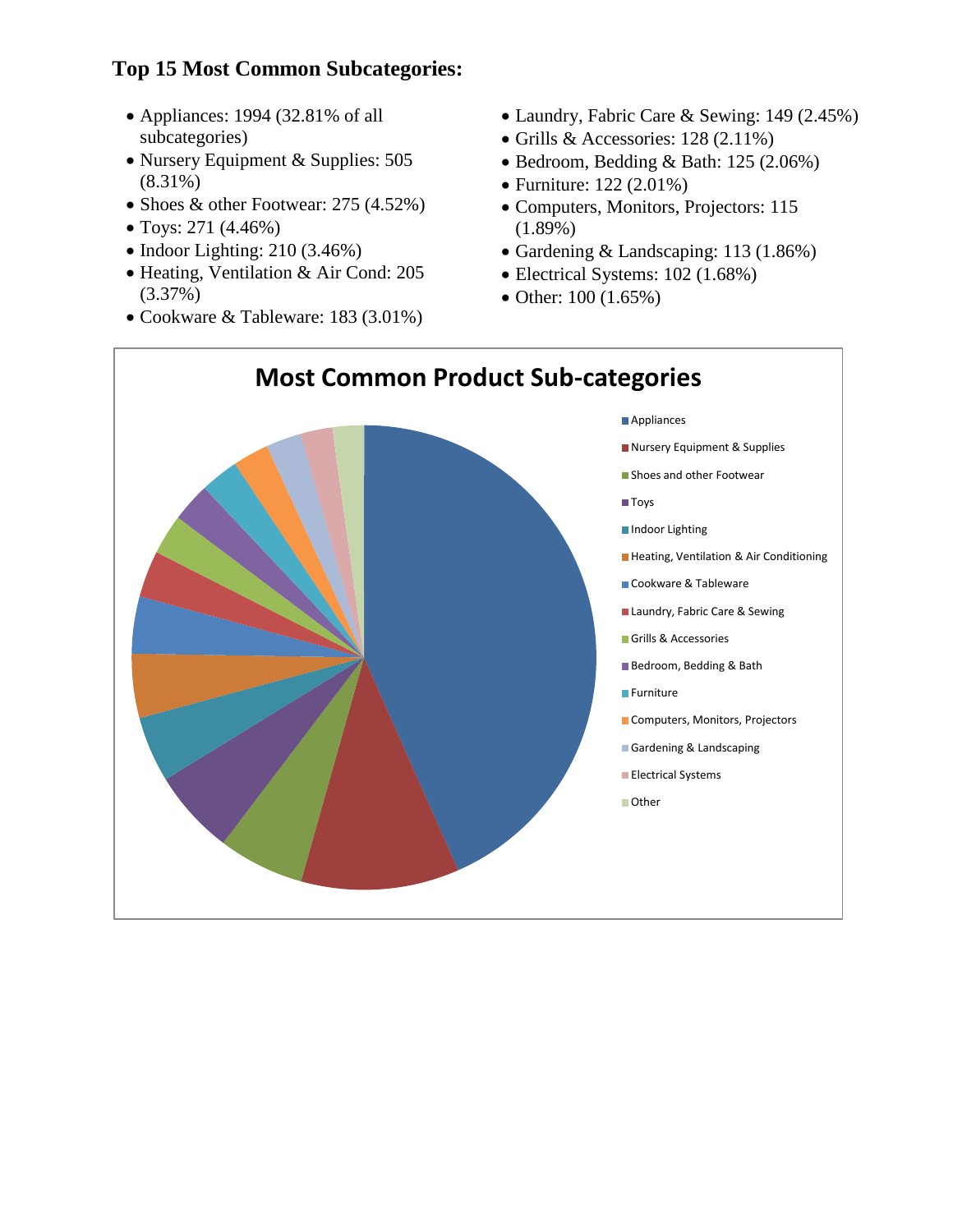## **Top 10 Most Common Product Types:**

- Electric Ranges or Ovens (Excl Counter-top Ovens): 583 (9.59% of all product types)
- Dishwashers:  $378 (6.22\%)$
- Footwear: 275: (4.52%)
- Refrigerators: 262 (4.31%)
- Microwave Ovens: 167 (2.75%)
- Light Bulbs: 158 (2.60%)
- Gas Ranges or Ovens: 132 (2.17%)
- Electric Coffee Makers or Teapots: 131 (2.16%)
- Cribs: 122 (2.01%)
- Computers (Equipment and Electronic Games): 110 (1.81%)



## **Top 5 Most Reported Manufacturers**

- Sears Holdings Management Corporation: 822 (13.52% of total manufacturers)
- WHIRLPOOL CORPORATION: 501 (8.24%)
- ELECTROLUX/WHITE CONSOLIDATED: 225 (3.70%)
- GE Appliances & Lighting: 216 (3.55%)
- Skechers USA, Inc: 172 (2.83%)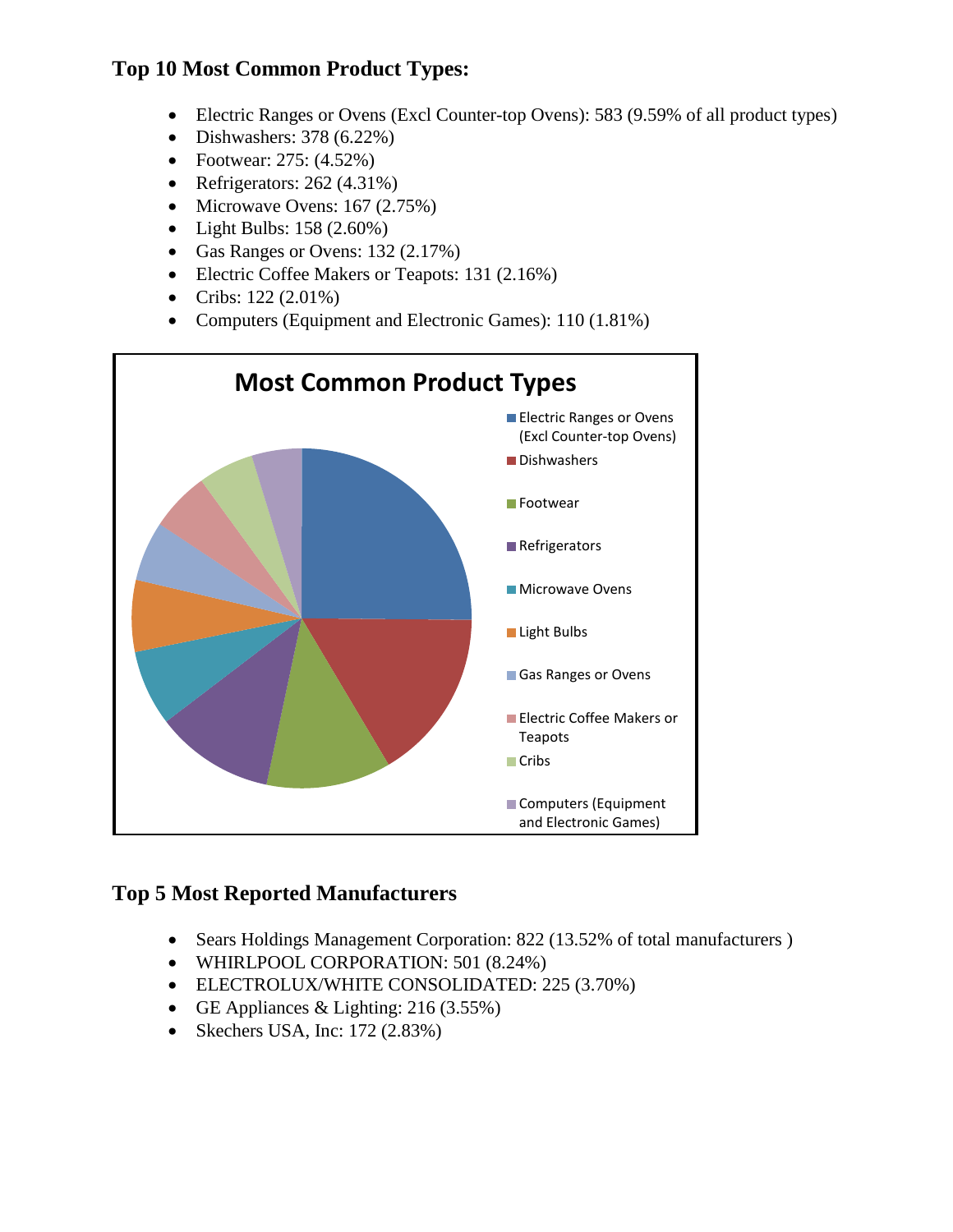## **Injuries by Age (out of 3511):**

- Age 0: 342 (9.74%)
- Age 1: 246 (7.01%)
- Age 2: 122 (3.47%)
- Age 3: 103 (2.93%)
- Age 4:  $51$  (1.45%)
- Age 5: 50  $(1.42\%)$
- Ages 6-10: 135 (3.85%)
- Ages 11-15: 64  $(1.82\%)$
- Ages 16-20: 39 (1.11%)
- Ages 21-30: 222 (6.32%)
- Ages 31-40: 427 (12.16%)
- **Ages 41-50: 629 (17.92%)**
- Ages 51-60: 579 (16.49%)
- Ages 61-70: 385 (10.97%)
- Ages 71-80: 97 (2.76%)
- Ages  $81+:20(0.57%)$